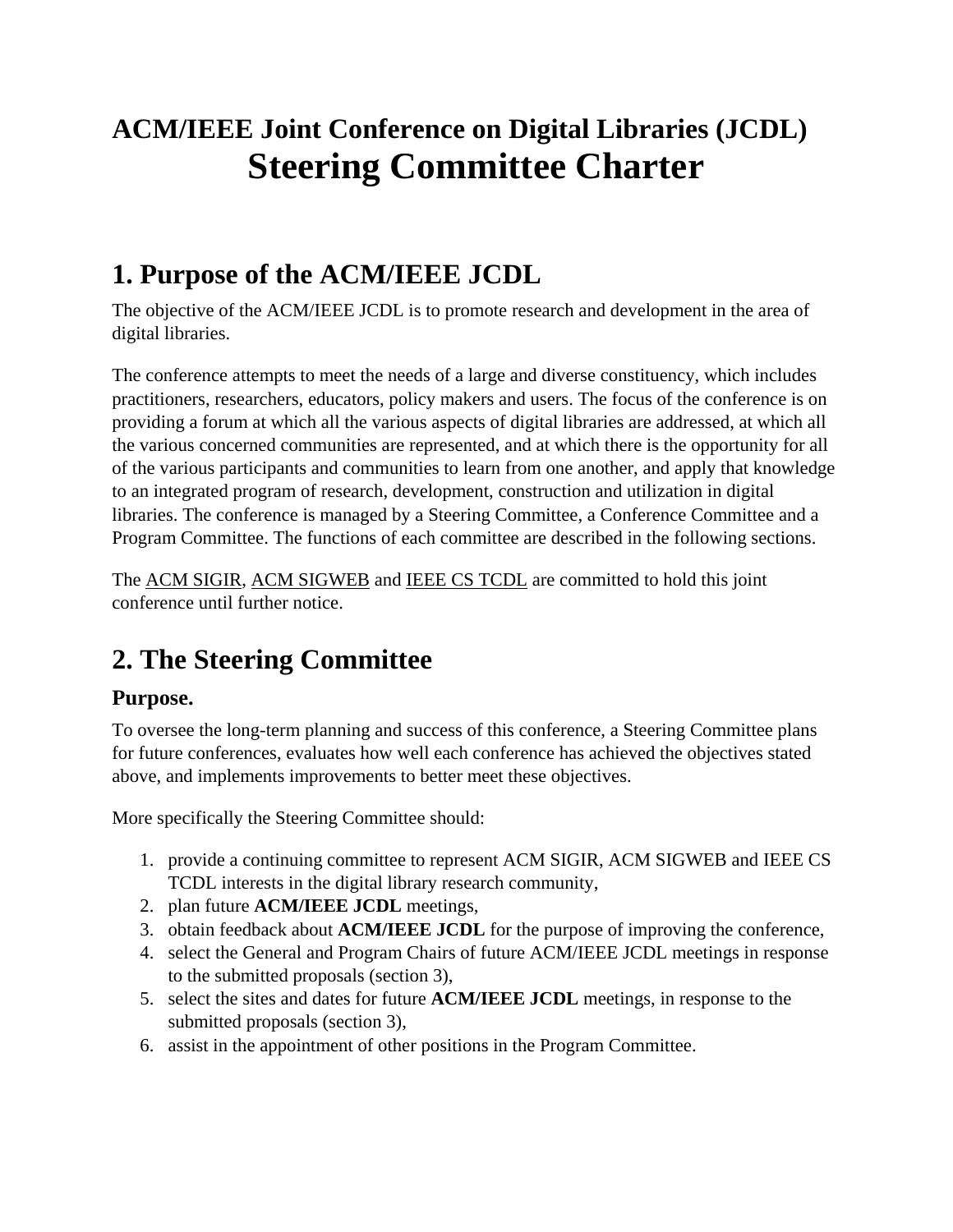The Steering Committee has the final authority on every aspect related to the organization and management of ACM/IEEE JCDL, except where ACM and IEEE rules take priority.

### **Composition of the Steering Committee.**

The Steering Committee is composed of a total of 12 members. Seven at-large members are elected by the steering committee based on rotating terms. Three members are representatives of the conference sponsors: one each from ACM SIGIR, ACM SIGWEB and the IEEE CS TCDL. Two members are representatives from the Steering Committee of related conferences, one each from ICADL and TPDL. The representatives of the conference sponsors and the related conferences are appointed directly by their organization using procedures defined by the organization.

#### **The Steering Committee Chair.**

A Chair of the Steering Committee shall be elected from among the Steering Committee members for a two year term.. The term of membership in the Steering Committee will automatically be extended, if necessary, to cover the period of service as Chair. The same Chair can be elected for one additional term.

### **Steering Committee Members.**

Elected members of the Steering Committee are elected by simple majority vote by the current Steering Committee members in a Steering Committee meeting held at each year's JCDL. The committee membership is open to all participants of any ACM/IEEE JCDL (or the earlier conferences ACM DL and IEEE ADL) who have significant experience in the operation of international conferences (such as serving as General and/or Program Chairs of past conferences). Any participant interested in serving should indicate his/her interest to a member of the Steering Committee. The term of office of each member is 3 years, except that initial terms will be staggered to insure continuity on the committee. The newly elected members of the Steering Committee take office on January 1 following the year of their election.

If an elected member vacates his/her position, this process will be used to fill the vacancy for the remaining portion of the term of office. If an ex-officio member resigns or is designated as ineligible to hold the position by his/her society, the society will select a replacement member.

### **Steering Committee Meetings.**

A Steering Committee meeting must be held at each ACM/IEEE JCDL. If necessary, interim meetings can be called by the Steering Committee Chair or by a simple majority of the members and can also be held by electronic mail or by other means.

Steering Committee members are expected to attend the Steering Committee meeting at each ACM/IEEE JCDL. Members who miss two consecutive meetings at ACM/IEEE JCDL without giving sufficient cause are considered withdrawn from the Committee, subject to review by the Steering Committee.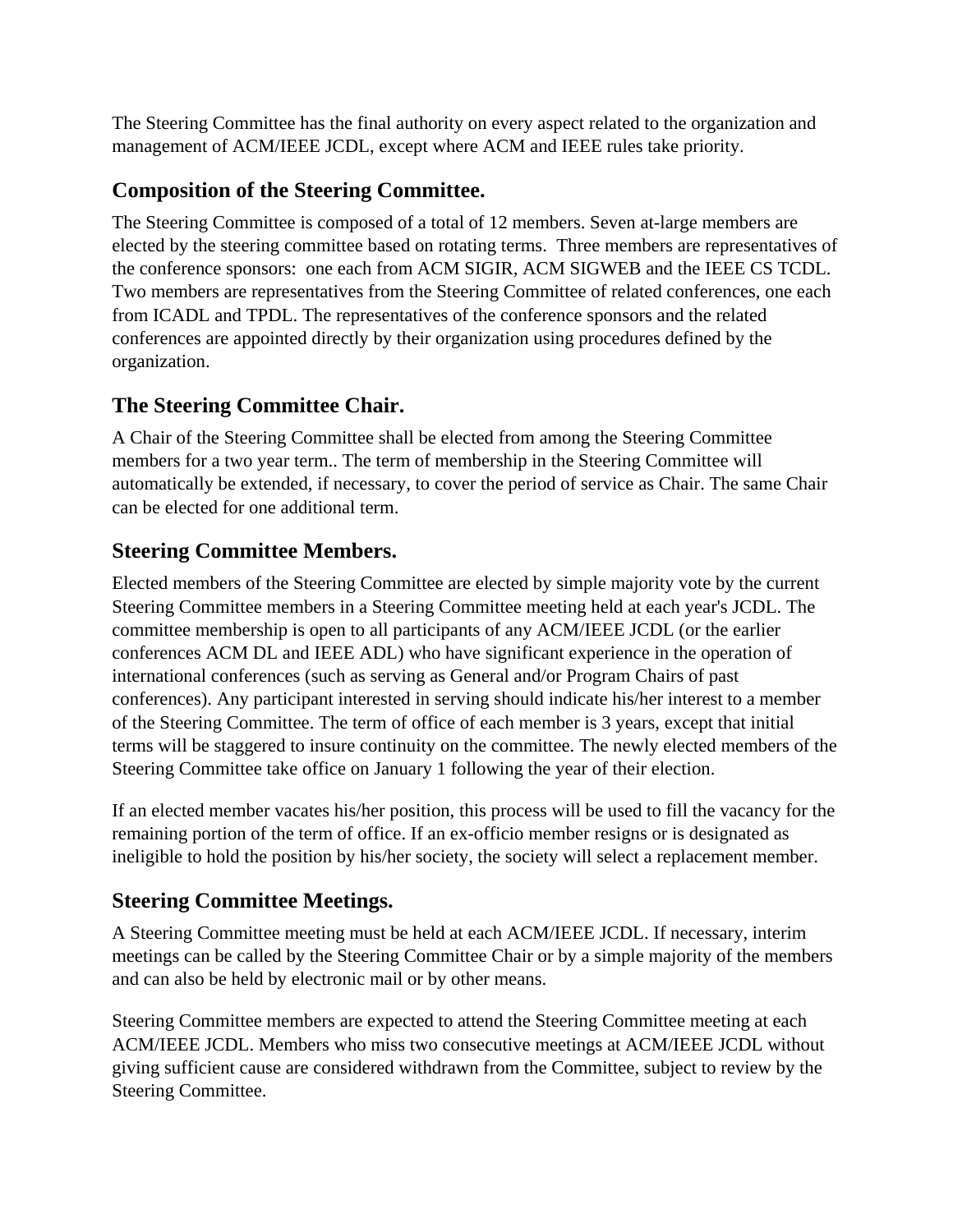The Steering Committee should hold a public business meeting at each year's conference. Alternatively, efforts should be made to solicit input on the conference from the community.

#### **Proxies.**

During meetings of the Steering Committee, each member shall have one vote. General proxy voting shall not be permitted, but on specific issues mail (e-mail) voting shall be permitted if the Steering Committee Chair receives the mailed vote before the meeting. Steering Committee members are to be informed sufficiently in advance of any known motions to be voted on during a forthcoming meeting.

The chair has the deciding vote in cases of tied votes.

## **3. Constituting a Conference**

The Steering Committee obtains, through open and informal solicitations, proposals for: conference locations, names of individuals who are suitable to serve as General Chair(s), names of individuals who are suitable to serve as Program Chair(s), and other organizational issues. Individuals or institutions interested in proposing and organizing a future ACM/IEEE JCDL should follow the steps listed below:

- 1. Written proposals for the conference should be sent to the Chair of the Steering Committee significantly before the proposed conference date. The decision on the conference will generally be made at least 24 months before the proposed date.
- 2. Proposals shall list facilities, venue, proposed management, budgets and financial arrangements, a brief summary of the conference structure, a draft of a preliminary call for papers, and any other information required by the Steering Committee. In particular, the scheduling of any other potentially conflicting digital library and related meetings within several months before or after the proposed meeting date must be evaluated as part of the proposal. Further, written commitments of financial support from sponsoring institutions, if any, should be submitted in the proposal. In general, the ACM SIGIR, ACM SIGWEB and IEEE CS TCDL will sponsor the conference at equal basis, i.e., one third (1/3) each. Sponsorship means assumption of financial risk and sharing of financial gain.
- 3. Those wishing to host a future ACM/IEEE JCDL should make their intentions known sufficiently in advance of the proposed date (e.g., 30 months) so that any information required by the Steering Committee can be obtained in a timely manner, and other activities can be integrated into a program of interest to all.
- 4. The Steering Committee shall review proposals and may seek advise from anonymous reviewers. If the evaluation is positive, the Steering Committee will tentatively accept the proposal, and the proposer(s) will be asked to prepare a detailed budget using the ACM and/or IEEE CS appropriate forms (TMRF) and submit the form to the Steering Committee Chair at least 15 months before the proposed conference date. After approval by the Steering Committee the proposal will be passed to the ACM SIGIR, ACM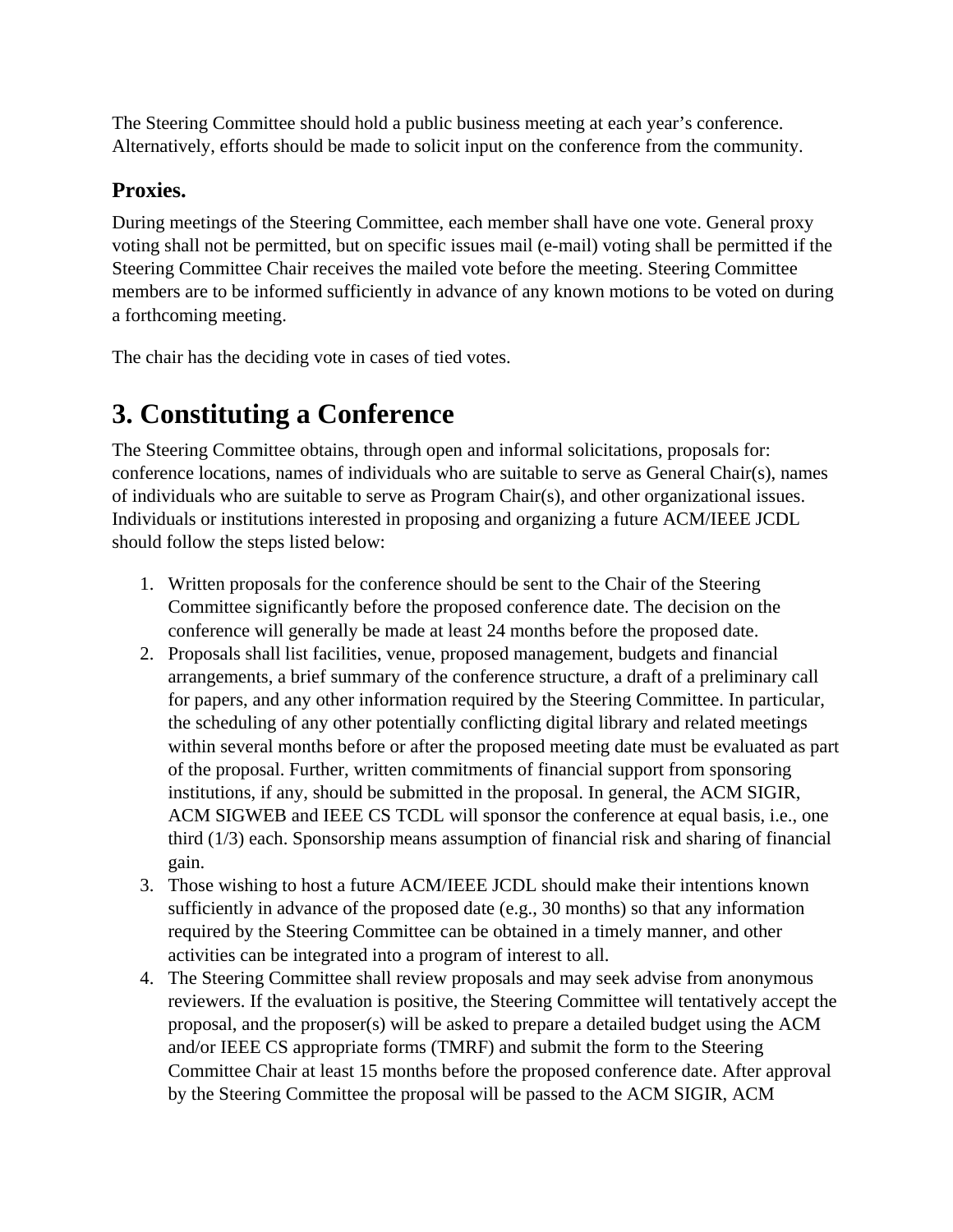SIGWEB, and IEEE CS TCDL. Final approval of the TMRF will be made by the ACM and IEEE Computer Society.

5. JCDL is a conference that aims to appeal to the broad digital library community. To that end, proposals and subsequent program implementation should insure a broad range of contributions from a broad representation of the digital library community. Research papers will be the primary type of contribution, but other types must also be included, for instance: tutorials, workshops, panels, posters, demonstrations, reports on systems, invited talks, and vendor displays. All contributions apart from invited talks and vendor displays must be subject to strict refereeing procedures.

## **4. Rules Governing the ACM/IEEE JCDL Chair Positions**

- 1. The General Chair(s) and Program Chair(s) of JCDL shall normally go to new individuals each time. These individuals should be highly respected for their work in digital libraries. It is especially important that these persons are active in the field, have extensive practical experience, and/or have published frequently in relevant journals and conferences. In addition, they should have significant experience in organizing international conferences (e.g., as chairs or program chairs or as program committee members of other conferences). Given the JCDL goal of support of the broad digital library research and development effort, it is important that the General and Program Chairs, as well as the members of the Program Committee and the Organizing Committee, represent the various groups of the digital library community as a whole. By this is meant explicitly representation of the different disciplines and professions concerned with digital libraries.
- 2. The names of the persons recommended as the General Chair(s) and Program Chair(s) shall be part of the proposal (see Section 3). At least one of the General Chairs shall be from the country hosting the conference. The Steering Committee shall be free to accept or reject any recommended names for General Chair or Program Chair in order to best promote the conference.
- 3. Other conference chairs, e.g. Tutorial Chair(s), are chosen by the General Chair(s) with the advice and consent of the Steering Committee. The Program Chair(s) select(s) the Program Committee members with the guidance of the General Chair(s).

## **5. General Chair(s) and the Organizing Committee**

In each conference, the General Chair(s), the Program Chair(s), and explicitly identified other chairs (for example, Tutorial Chair) form the Conference Organizing Committee for that conference and are charged with the planning, running, and oversight of that conference to ensure that it meets the objectives stated in Section 1.

The General Chair(s) are responsible for the overall running of the conference, and serve as the Chair(s) of the Organizing Committee.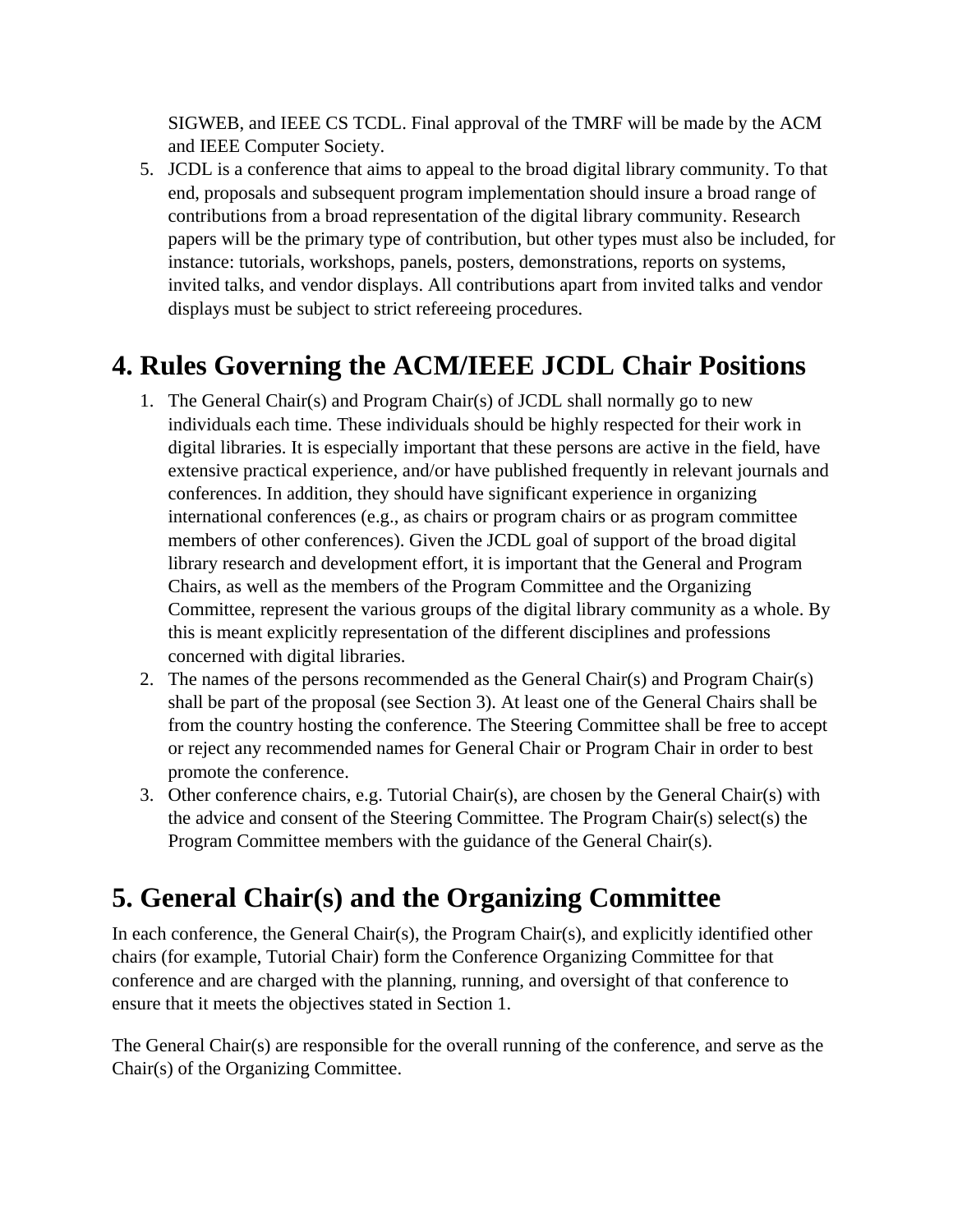The Organizing Committee approves all major decisions concerning the conference. The General Chair(s) are responsible for the finances of the conference and for coordinating local arrangements. To these ends, the General Chair(s) will appoint a Treasurer and a Local Arrangements Chair. The General Chair(s) may also appoint a Publicity Chair, Publications Chair, Registration Chair and other positions as necessary.

The General Chair(s) and the appointed Publicity Chair are responsible for the publicity of the conference. All notices requesting papers, panels, tutorials, and tool demonstrations as well as the advance program announcement and registration material shall be widely distributed in a timely manner. This should include announcements in professional and research journals, the trade press, electronic bulletin boards, the World Wide Web, and mailings to individuals on (electronic and postal) mailing lists of interested or participating organizations. The goal is to allow full participation in all facets of the conference by the world-wide digital library community.

The General Chair(s) are responsible for obtaining all necessary approvals and financial supports from conference sponsors. A budget document must be submitted for approval to all Sponsoring Societies. Budget approval will be handled concurrently by all Sponsoring Societies, as described in Section 3.

The General Chair(s) are responsible for soliciting proposals on local facilities (such as hotels and universities) that host the conference. Hotel contracts must be ratified by ACM and the IEEE Computer Society, and the General Chair should not sign a hotel contract without first consulting the Conference Departments of the ACM and IEEE Computer Society.

Special efforts should be made by the General and Program Committee Chairs to get organizers of future ACM/IEEE JCDLs involved in the organizing and program committees of the present conference.

## **6. Program Chair(s) and the Program Committee**

The Program Chair(s) are responsible for planning the technical program of the conference. They should abstain from submitting papers to their conference. The General Chair(s) should also abstain from submitting papers.

#### **Program Committee.**

The Program Chair(s) will appoint individuals to serve on the Program Committee (with the advice and consent of the General Chair(s)). Program Committee members shall be chosen on the basis of their technical qualifications and experience. The Program Committee should be diversified in terms of expertise, geography, race, and gender. The Program Chair(s) should promote continuity by keeping some Committee members from the previous conferences (e.g., members from past Organizing and Program Committees) on their Program Committee.

#### **Program Committee Meetings.**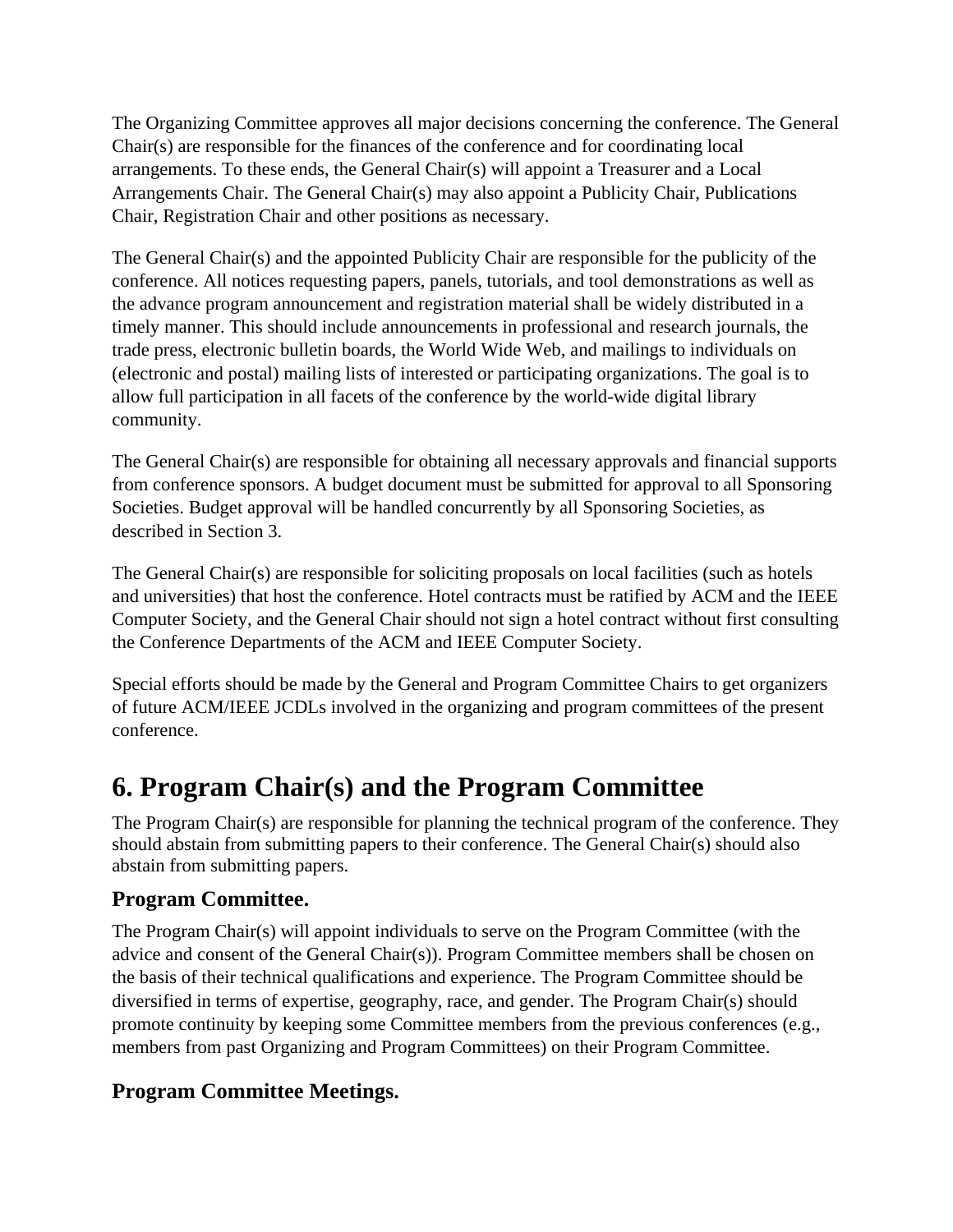It is expected that Program Committee members will attend the Program Committee meeting at which acceptance/rejection decisions are made. In extraordinary situations and at the discretion of the Program Committee Chair(s) and General Chair(s), these meetings may be conducted via virtual meeting rooms (video conference) or even telephone or electronic mail.

#### **Call For Papers, etc.**

The Program Chair(s) will prepare the Call For Papers (in coordination with the Publicity Chair), send out notification of acceptance and rejection of submitted papers, and send out instructions to authors for submitting their final papers. The Call for Papers as well as actions by the individuals on the Program Committee shall encourage the submission of high quality papers, including reports on practical experiences with evaluations of advanced technologies..

#### **Reviews of Submitted Papers.**

The conference shall require full papers for review. Papers must not have been previously published or be under current consideration for publication elsewhere.

The Program Committee shall be responsible for reviewing all submitted papers; for submitting timely, informative reviews that provide authors with feedback about their papers; and for attending Program Committee meetings. The Program Chair(s) will determine the procedures for reviewing and accepting papers for the program. They shall distribute the papers for review, and arrange information so the papers can be discussed by knowledgeable reviewers during the Program Committee meeting. Program Committee members can seek expert advice from external reviewers, but they shall be responsible for having reviewed the papers themselves. Each paper shall be reviewed by at least three reviewers and each paper shall be discussed at the Program Committee meeting. Direct discussion provides other Committee members familiar with the work an opportunity to contribute useful information that might affect the outcome of the review process. If consensus cannot be formed or there are additional concerns raised about a paper, additional information or reviews should be obtained.

Usually those papers that have received very poor reviews or very strong reviews can be discussed briefly, but an open discussion of all papers is required. It is important that the Program Committee consider all papers fairly.

If a Committee member (Program, Organizing, or Steering Committee) of the forthcoming ACM/IEEE JCDL submits papers, care must be taken that his/her papers be reviewed at least as stringently as other submitted papers. Committee members shall leave the room during the discussion of their submitted papers or for any paper where he/she might have a conflict of interest.

All discussion about a paper shall remain in confidence. The names of reviewers are not to be revealed to authors. Reviewers, however, shall be free to identify themselves to an author if they so wish.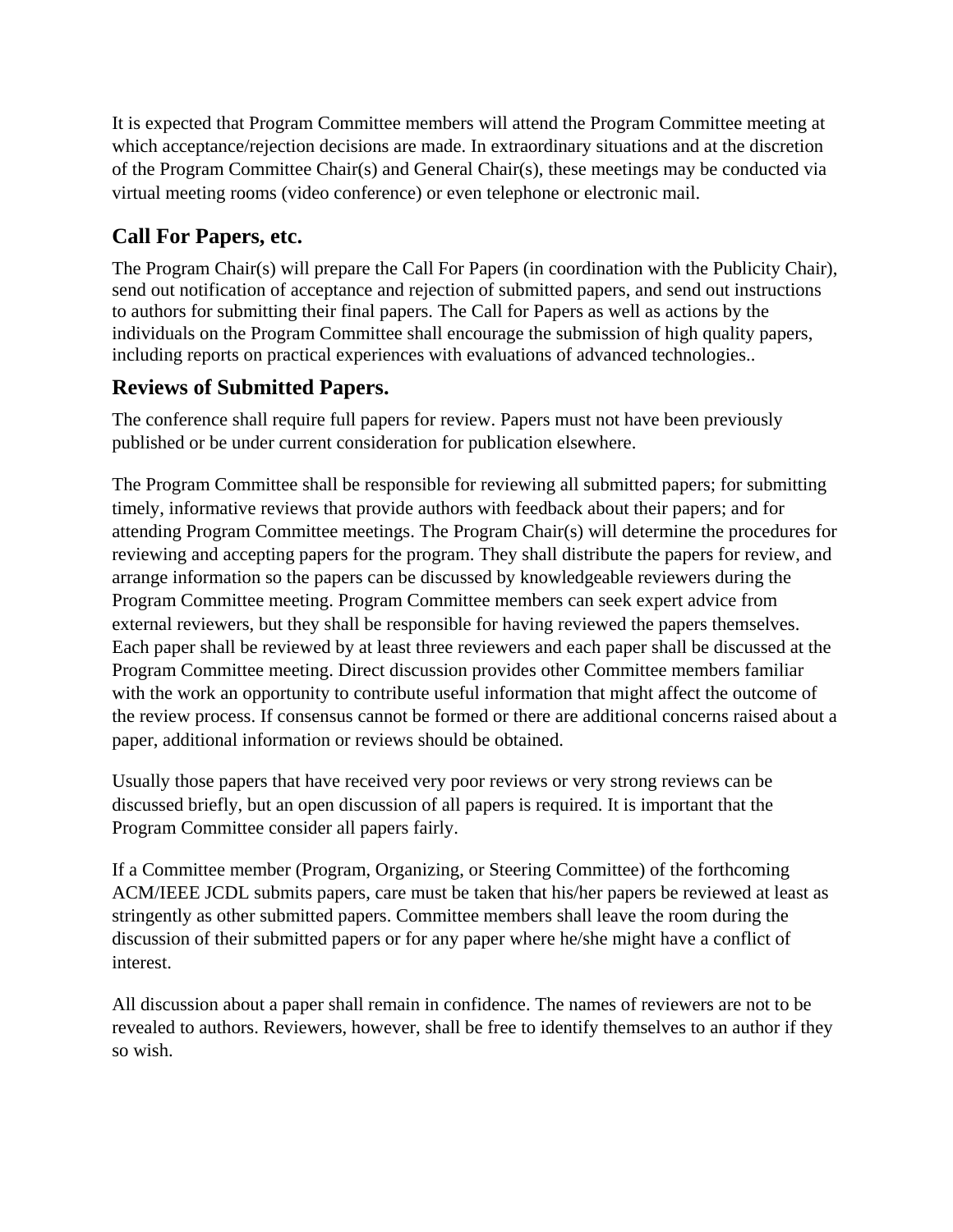It is recognized that English may not be the native language of authors of contributed papers. It is still expected, however, that all papers will be reasonably presented and written in acceptable English. It is strongly recommended that authors whose native language is not English seek professional help in polishing their papers.

## **7. The Vannevar Bush Award**

The Vannevar Bush Best Paper Award is given to the author(s) of the best paper presented at the annual JCDL conference. The award may carry a cash prize, whose amount will be determined by the Conference Committee in consultation with the Steering Committee, and which will be part of the conference budget. Award winners will also receive a plaque or certificate to commemorate the award, which will also be funded from the conference budget.

Description of the selection process:

- 1. An independent Selection Committee chooses the recipient of the annual Vannevar Bush Best Paper Award from the set of accepted full papers.
- 2. Selection criteria are the scientific quality of the paper as well as its impact on the field of digital libraries.

The Selection Committee consists of experienced members of the digital library community. Membership in the Selection Committee is by invitation only. The committee is organized by the JCDL Steering Committee. Usually, members include, e.g., one of the Program Chairs of the conference, past Program Chairs, past Conference Chairs, and other experienced people (e.g., Program Committee members). The head of the Selection Committee is by default the Program Chair, but this can be delegated (also for a limited time, e.g., one conference only).

- 3. Members of the Selection Committee cannot be named for an award granted by the Committee (thus, being nominated forces a member to resign from the Committee for the current conference—or to drop the paper from the considered list).
- 4. Selection of the award winners is done by majority of votes in the Selection Committee. If there is an equal split, the head of the committee has the deciding vote.
- 5. In a first step, the Program Committee members nominate papers for the award.
- 6. From this list, the Selection Committee selects the winner at least four weeks before the conference. The process of publicizing the winner is up to the Conference Committee but some part of it has to be done during the conference.
- 7. Award winners will be further publicized by the participating organizations.

### **8. Intellectual Property**

The copyright holder will also provide to the other sponsoring society electronic rights and the rights to produce derivative works.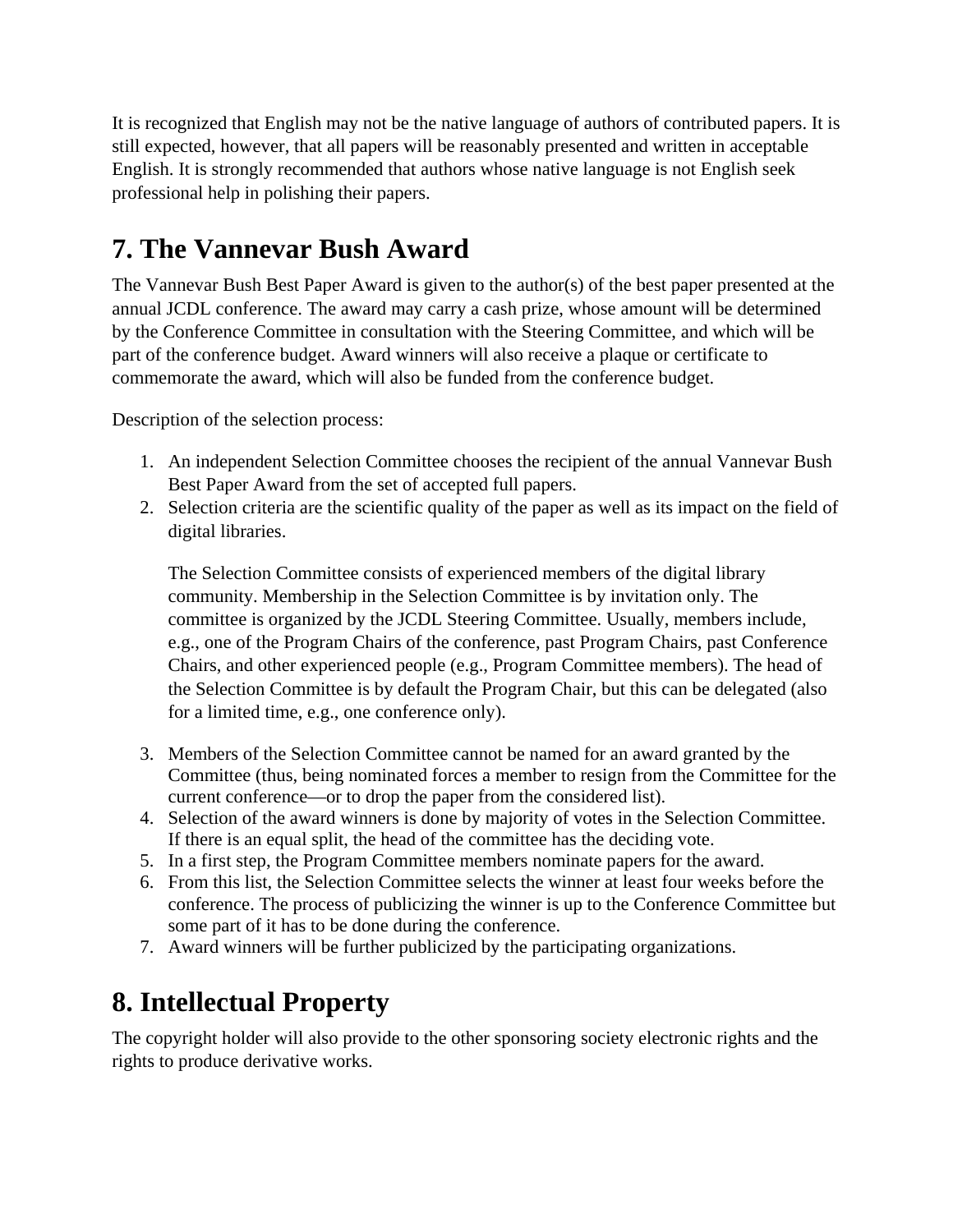The Sponsoring Societies agree that every year one of them will be the Responsible Society for the conference. In 2001 and 2002 this will be ACM, in 2003 IEEE CS, and this pattern will be continued in subsequent years. Copyright ownership will belong to the Responsible Society. The copyright processing will be the responsibility of the copyright owner or, by agreement, of the organization, which takes the title of publisher of the proceedings. The pattern of sponsorship will continue in subsequent years, unless changed by agreement between the Sponsoring Societies.

#### **Proceedings**

The proceedings shall carry all Sponsoring Societies' names, logos and addresses. The Responsible Society will assign its ISBN as publisher and will include the copyright notice of the owner in the front matter. The Responsible Society shall carry out all duties normally associated with the publisher's role in trade practice, including securing authors' copyright assignments, providing authors' kits and assistance, cover and front matter design.

### **Ownership**

The disposition of rights and permissions, and the maintenance of the authors' copyright assignments, rests solely with the copyright holder. The revenue from dispensation of rights and permission shall be the sole property of the rights owner, while revenue from sales of the Proceedings shall accrue to each distributing Sponsor, respectively.

This clause does not apply to material owned by third parties. Requests for reprint or reuse from third-party material will be handled according to the existing reprint policies of the copyright holder.

### **Entitlement**

The Responsible Society and the copyright holder also agree that distribution and reprinting allowances are made for the remaining Sponsoring Societies to enjoy full and free use of conference-generated material published under the owner's copyright, without fee, and without specific permission, but with the copyright owner's citation and notice of permission.

### **9. Amendments**

Amendments to this charter of the Steering Committee of the ACM/IEEE JCDL require the approval by two thirds of the Steering Committee members.

### **10. Terms of office**

For start up purposes the following terms of office rules will be followed for the elected positions (the ex-officio members are appointed for terms not to exceed three years).

#### **Sponsor representatives**

```
ACM SIGIR Ex-officio (current representative's term will expire in 2015)
ACM SIGWEB Ex-officio (current representative's term will expire in 2014)
```